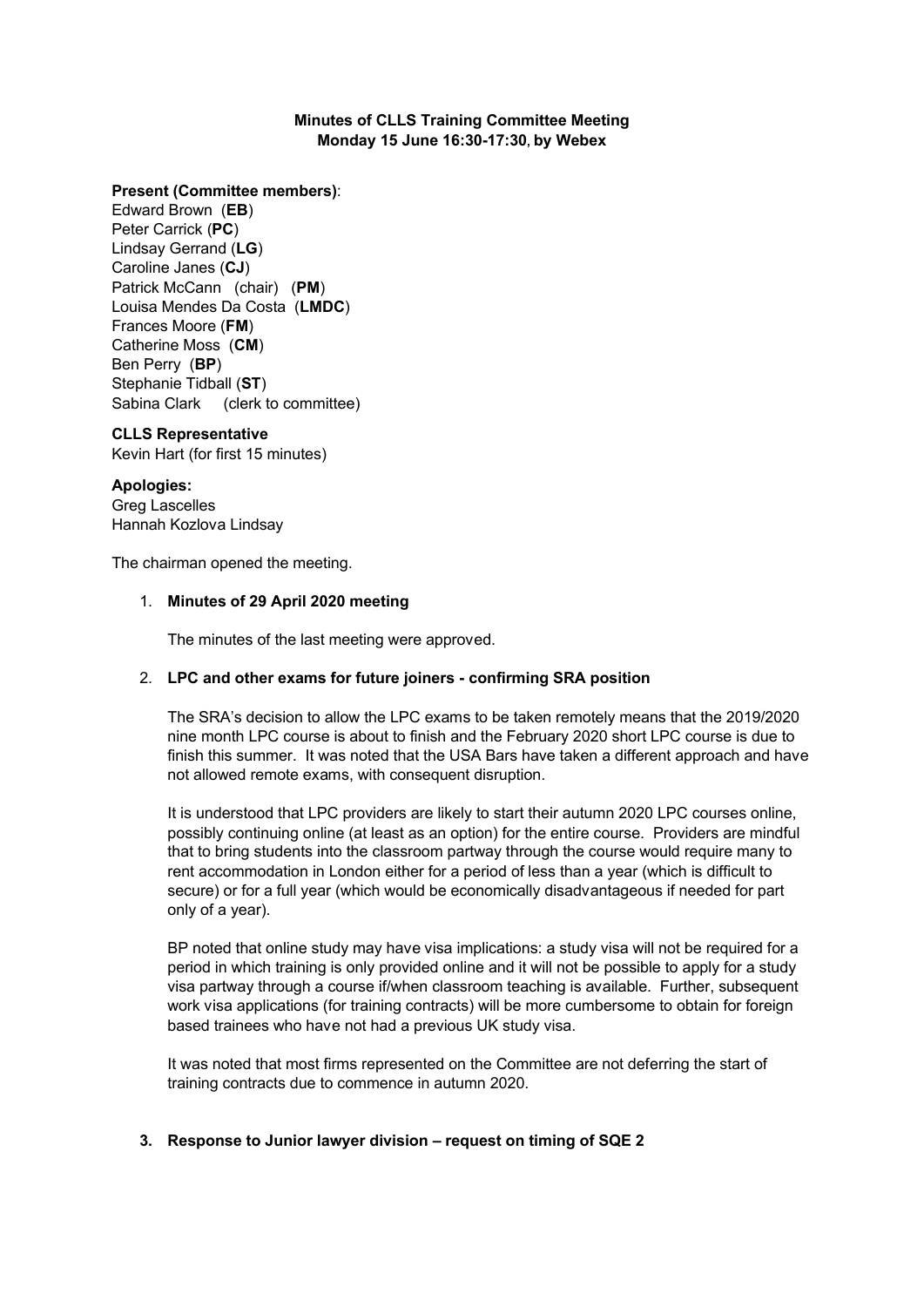EB and LMDC confirmed that they had sent a letter to the JLD incorporating comments from other members of the Committee. No response has been received. PM thanked EB and LMDC for meeting with the JLD and preparing the letter.

It was noted that the JLD's view that SQE2 should be required to be assessed during the period of qualifying work experience has been referred to in the legal press recently but there has been no mention that this Committee disagrees.

## **4. SRA SQE:**

## a. **SQE 2 pilot results – members' thoughts and**

#### **b. [SQE approval](https://www.sra.org.uk/sra/policy/sqe/sqe-final-design/) (https://www.sra.org.uk/sra/policy/sqe/sqe-final-design/)– members' thoughts**

Items (a) and (b) were discussed together. It was noted that the SRA has decided that SQE1 will contain no skills assessment and that SQE2 will use a uniform assessment.

Reference was made to the SRA's webinar that afternoon (15 June) and to the publication by the SRA of a draft final SQE2 assessment specification, together with a survey seeking feedback by 28 June. See:

- (i) Link to the 15 June webinar: [available on YouTube.](https://protect-eu.mimecast.com/s/UizxCQ13ziNokWOcPcQ-N?domain=youtu.be)
- (ii) Link to the draft final SQE2 assessment specification: [https://form.sra.org.uk/s3/SQE2-draft](https://www.youtube.com/redirect?q=https%3A%2F%2Fform.sra.org.uk%2Fs3%2FSQE2-draft&redir_token=3qqDCTr81Kr3pWKmZJhzdgt7IUx8MTU5MjMxOTUwNkAxNTkyMjMzMTA2&v=HLiWcz-SSkg&event=video_description)

It was agreed that, for City firms not practising in many of the reserved activities, the SRA's approach in relation to SQE2 is likely to mean firms will want their trainee solicitors to sit their SQE2 assessments as soon as possible after their SEQ1 assessments (as SQE2 will test the same areas of legal knowledge).

Concern was expressed that some of the SQE2 assessments in the final draft assessment specification expect a lot of candidates (eg to undertake research and produce a note in 60 minutes).

## **c. SQE Equality Diversity and Inclusion risk assessment survey**

Few Committee members had been aware of the existence of this survey whilst it was open for comment. One member firm that had submitted a response had agreed that the SRA had identified the correct areas of risk but had identified a number of specific risks which had not been raised by the SRA.

## **d. SQE transitional arrangements for non-law graduates**

BP referred to an email from one of the training providers which he had previously circulated to Committee members. This indicates that the SRA has changed its stance on the transitional rules which will apply to non-law graduates. It had been understood that non-law graduates could qualify under the existing (pre-SQE) route to qualification provided they had, before 1 September 2021, accepted a training contract offer or had accepted a place to study the GDL. The SRA has now confirmed that the transitional arrangements will apply to anyone who, before 1 September 2021, has completed, started, accepted an offer of a place or paid a non-refundable deposit for a qualifying law degree, the CPE/ GDL, exempting law degree, LPC or a period of recognised training (training contract). Anyone who falls within this group ('transitional cohort') will have until 31 December 2032 to qualify as a solicitor under the existing routes. Transitional cohort